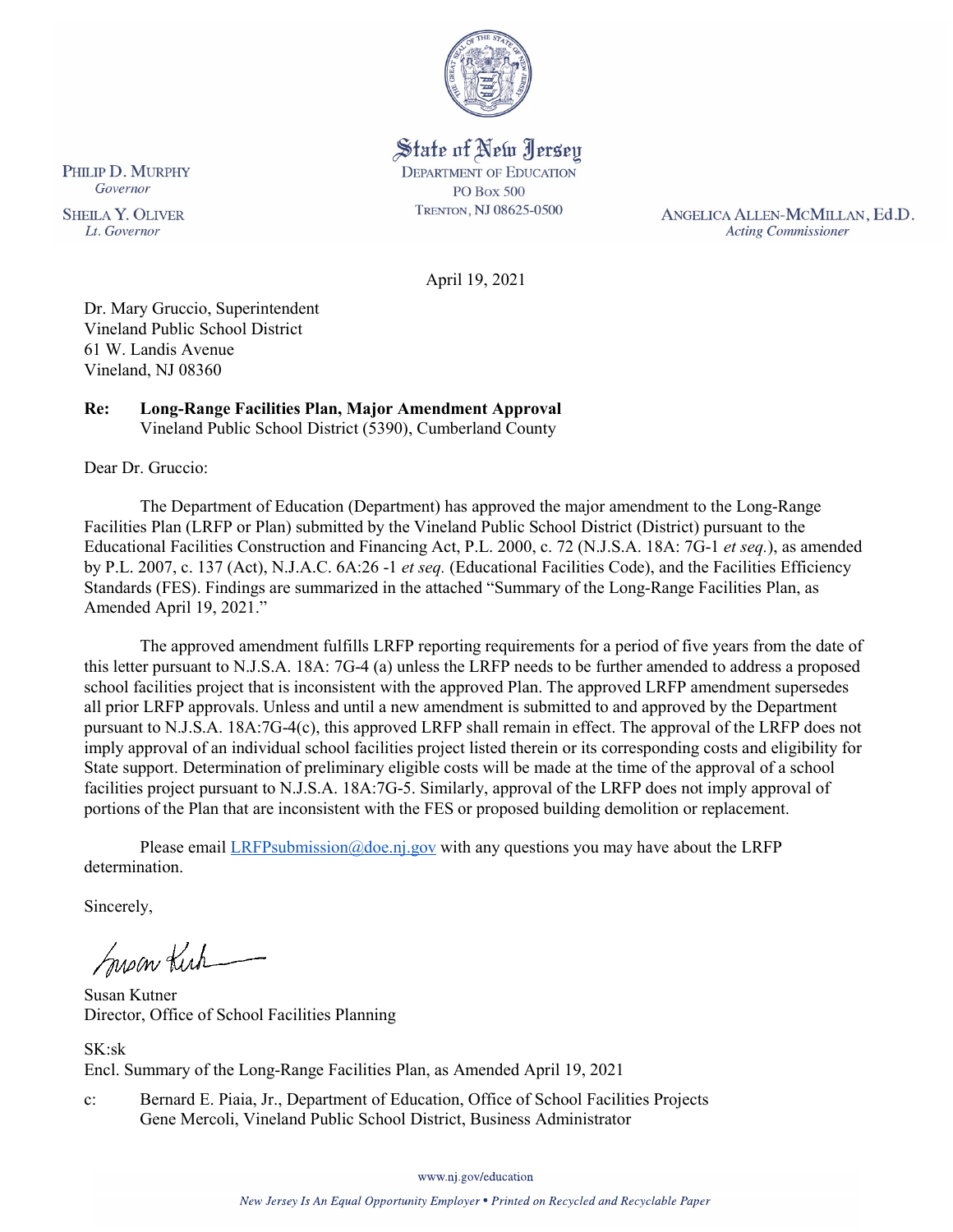# **Vineland Public School District (5390) Summary of the Long-Range Facilities Plan, as Amended April 19, 2021**

The Department of Education (Department) has completed its review of the major amendment to the Long-Range Facilities Plan (LRFP or Plan) submitted by the Vineland Public School District (District) pursuant to the Educational Facilities Construction and Financing Act, P.L. 2000, c. 72 (N.J.S.A. 18A: 7G-1 *et seq.*), as amended by P.L. 2007, c. 137 (Act), N.J.A.C. 6A:26-1 et seq. (Educational Facilities Code), and the Facilities Efficiency Standards (FES).

The following provides a summary of the District's approved amended LRFP. The summary is based on the standards set forth in the Act, the Educational Facilities Code, the FES, District-reported information in the Department's LRFP reporting system, and supporting documentation. The referenced reports in *italic* text are standard reports available on the Department's LRFP website.

#### **1. Inventory Overview**

The District is classified as a SDA District for funding purposes. It provides services for students in grades PK-12.

The District identified existing and proposed schools, sites, buildings, rooms, and site amenities in its LRFP. Table 1 lists the number of existing and proposed district schools, sites, and buildings. Detailed information can be found in the *School Asset Inventory Report* and the *Site Asset Inventory Report.*

**As directed by the Department, school facilities projects that have received initial approval by the Department and have been approved by the voters, if applicable, are represented as "existing" in the LRFP.** Approved projects that include new construction and/or the reconfiguration/reassignment of existing program space are as follows: n/a.

| Category                                     | <b>Existing</b> | <b>Proposed</b> |
|----------------------------------------------|-----------------|-----------------|
| Number of Schools (assigned DOE school code) |                 |                 |
| Number of School Buildings <sup>1</sup>      |                 |                 |
| Number of Non-School Buildings <sup>2</sup>  |                 |                 |
| Number of Vacant Buildings                   |                 |                 |
| Number of Sites                              |                 |                 |

#### **Table 1: Number of Schools, School Buildings, and Sites**

Based on the existing facilities inventory submitted by the District:

- Schools using leased buildings (short or long-term): Gloria M Sabater Elementary School (075) Annex
- Schools using temporary classroom units (TCUs), excluding TCUs supporting construction:  $n/a$
- Vacant/unassigned school buildings: Oak and Main Building (proposed for disposal)

 $\overline{a}$ 

<span id="page-1-0"></span>*<sup>1</sup>* Includes district-owned buildings and long-term leases serving students in district-operated programs

<span id="page-1-1"></span><sup>&</sup>lt;sup>2</sup> Includes occupied district-owned buildings not associated with a school, such as administrative buildings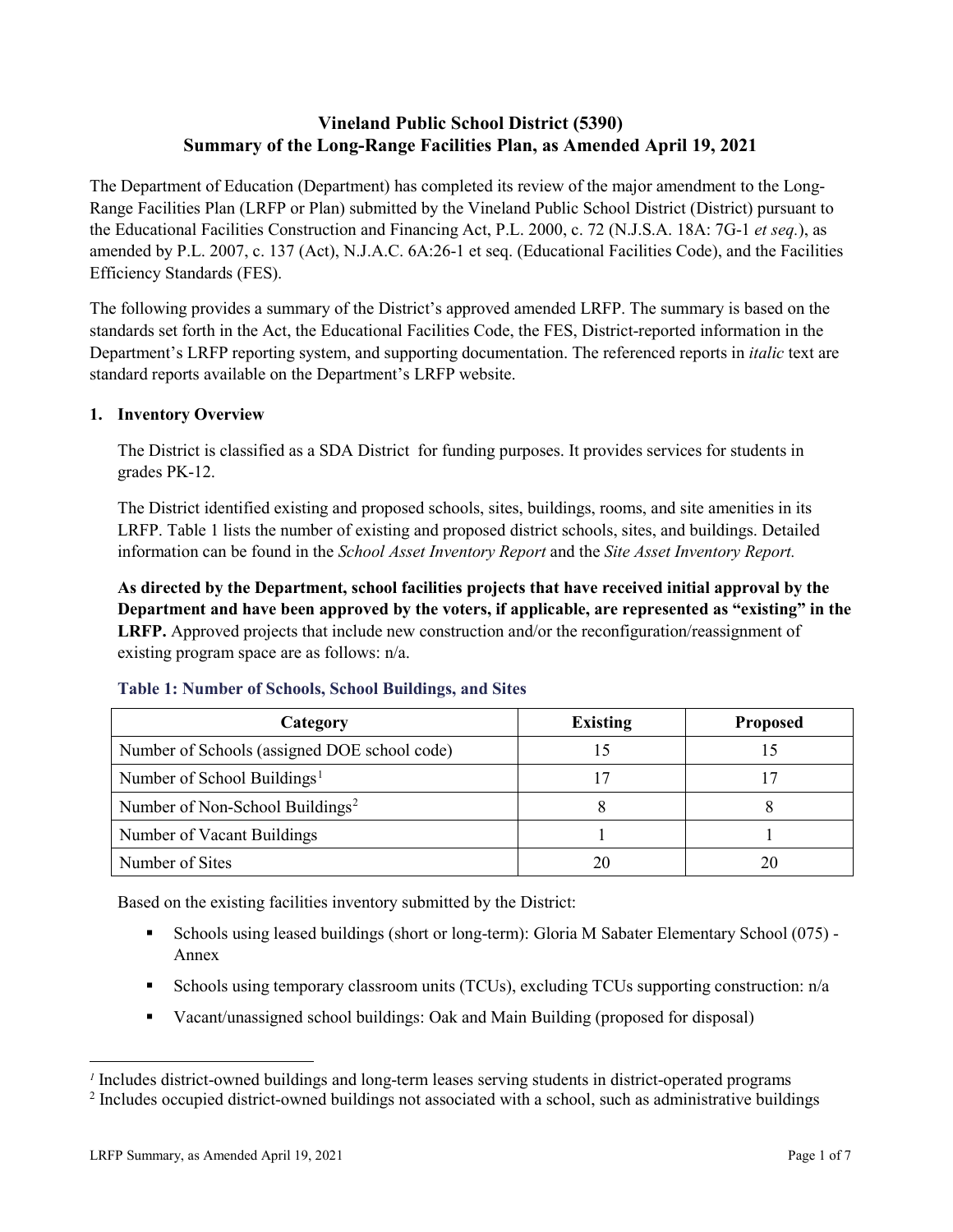Findings:

The Department has determined that the proposed inventory is adequate for approval of the District's LRFP amendment. However, the LRFP determination does not imply approval of an individual school facilities project listed within the LRFP; the District must submit individual project applications for project approval.

# **2. District Enrollments**

The District determined the number of students, or "proposed enrollments," to be accommodated for LRFP planning purposes on a district-wide basis and in each school.

The Department minimally requires the submission of a standard cohort-survival projection using historic enrollment data from the Application for School State Aid (ASSA) or NJ Smart. The cohort-survival method projection method forecasts future students based upon the survival of the existing student population as it moves from grade to grade. A survival ratio of less than 1.00 indicates a loss of students, while a survival ratio of more than 1.00 indicates the class size is increasing. For example, if a survival ratio tracking first to second grade is computed to be 1.05, the grade size is increasing by 5% from one year to the next. The cohort-survival projection methodology works well for communities with stable demographic conditions. Atypical events impacting housing or enrollments, such as an economic downturn that halts new housing construction or the opening of a charter or private school, typically makes a cohort-survival projection less reliable.

#### **Proposed enrollments are based on a modified cohort-survival enrollment projection.**

Adequate supporting documentation was submitted to the Department to justify the proposed enrollments. Table 2 provides a comparison of existing and projected enrollments. All totals include special education students.

|                              | <b>Existing Enrollments</b> | <b>District Proposed Enrollments</b> |
|------------------------------|-----------------------------|--------------------------------------|
| <b>Grades</b>                | 2019-20                     | 2024-25                              |
| PK (excl. private providers) | 373                         | 438                                  |
| Grades K to 5                | 4,346                       | 4,044                                |
| Grades 6 to 8                | 2,466                       | 2,363                                |
| Grades 9 to 12               | 2,511                       | 2,900                                |
| <b>Totals PK to 12</b>       | 9,696                       | 9,745                                |

# **Table 2: Enrollments**

Findings:

The Department has determined the District's proposed enrollments to be acceptable for approval of the District's LRFP amendment. The Department will require a current enrollment projection at the time an application for a school facilities project is submitted incorporating the District's most recent enrollments in order to verify that the LRFP's planned capacity is appropriate for the updated enrollments.

# **3. District Practices Capacity**

Based on information provided in the room inventories, District Practices Capacity was calculated for each school building to determine whether adequate capacity is proposed for the projected enrollments based on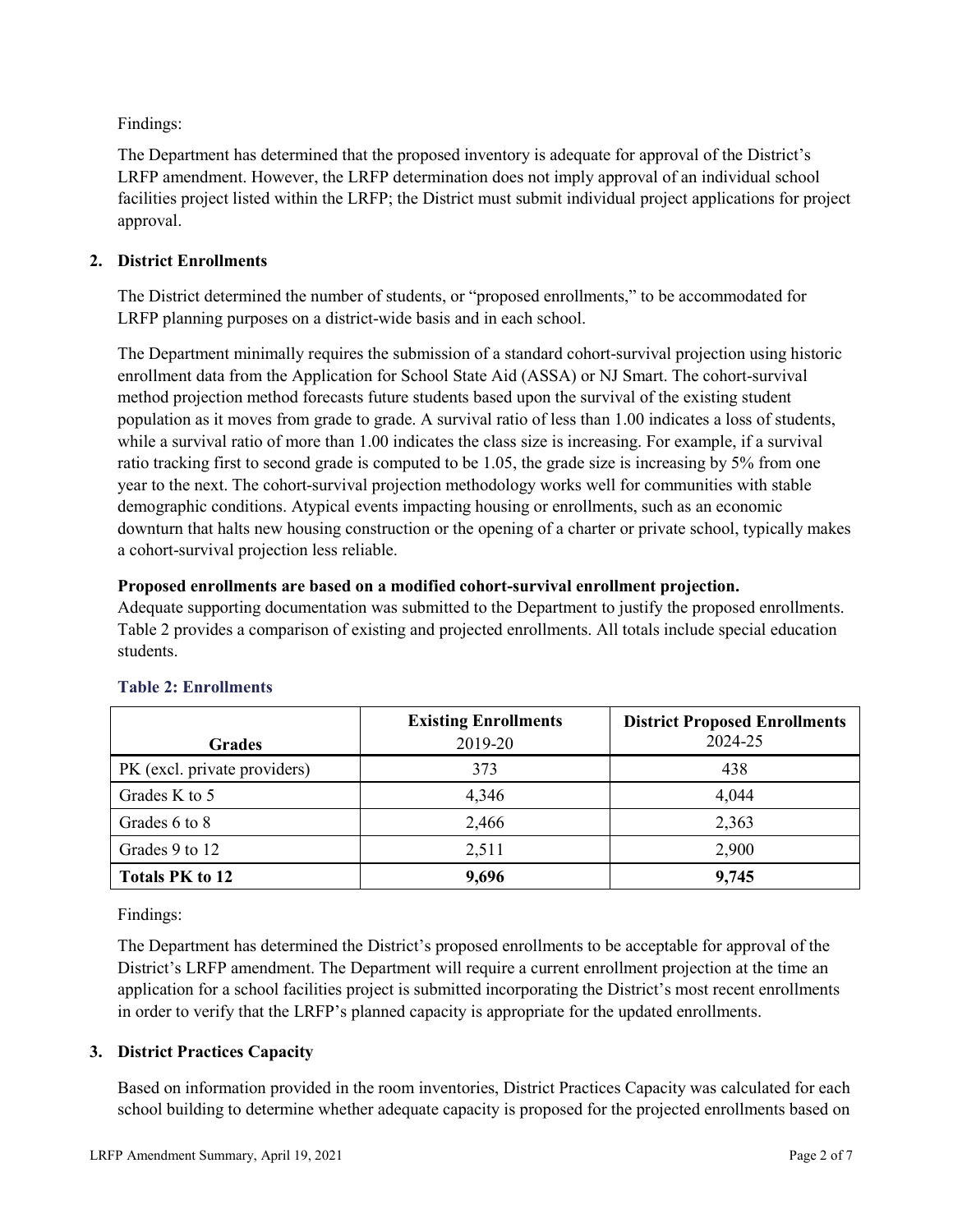district scheduling and class size practices. The capacity totals assume instructional buildings can be fully utilized regardless of school sending areas, transportation, and other operational issues. The calculations only consider district-owned buildings and long-term leases; short term leases and temporary buildings are excluded. **A capacity utilization factor of 90% for classrooms serving grades K-8 and 85% for classrooms serving grades 9-12 is applied in accordance with the FES.** No capacity utilization factor is applied to preschool classrooms.

In certain cases, districts may achieve adequate District Practices Capacity to accommodate enrollments but provide inadequate square feet per student in accordance with the FES, resulting in educational adequacy issues and "Unhoused Students." Unhoused students are considered in the "Functional Capacity" calculations used to determine potential State support for school facilities projects and are analyzed in Section 4.

Table 3 provides a summary of proposed enrollments and existing and proposed District-wide capacities. Detailed information can be found in the LRFP website reports titled *FES and District Practices Capacity Report, Existing Rooms Inventory Report, and Proposed Rooms Inventory Report.*

| <b>Grades</b>              | <b>Proposed</b><br><b>Enrollments</b> | <b>Existing</b><br><b>District</b><br><b>Practices</b><br>Capacity | <b>Existing</b><br>Deviation* | <b>Proposed</b><br><b>District</b><br><b>Practices</b><br>Capacity | <b>Proposed</b><br>Deviation* |
|----------------------------|---------------------------------------|--------------------------------------------------------------------|-------------------------------|--------------------------------------------------------------------|-------------------------------|
| Elementary ( $PK$ to 5)    | 4,482                                 | 4,133.04                                                           | $-348.96$                     | 4,496.32                                                           | 14.32                         |
| Middle $(6 \text{ to } 8)$ | 2,363                                 | 2,426.85                                                           | 63.85                         | 2,285.67                                                           | $-77.33$                      |
| High $(9 \text{ to } 12)$  | 2,900                                 | 2,755.70                                                           | $-144.30$                     | 2,816.16                                                           | $-83.84$                      |
| <b>District Totals</b>     | 9,745                                 | 9,315.59                                                           | $-429.41$                     | 9,598.15                                                           | $-146.85$                     |

# **Table 3: District Practices Capacity Analysis**

*\* Positive numbers signify surplus capacity; negative numbers signify inadequate capacity. Negative values for District Practices capacity are acceptable for approval if proposed enrollments do not exceed 100% capacity utilization.*

Considerations:

- Based on the proposed enrollments and existing room inventories, the District is projected to have inadequate capacity for the following grade groups, assuming all school buildings can be fully utilized: PK-5, 9-12
- Adequate justification has been provided by the District if the proposed capacity for a school significantly deviates from the proposed enrollments. Generally, surplus capacity is acceptable for LRFP approval if additional capacity is not proposed through new construction.

# Findings:

The Department has determined that proposed District capacity, in accordance with the proposed enrollments, is adequate for approval of the District's LRFP amendment. The Department will require a current enrollment projection at the time an application for a school facilities project is submitted, incorporating the District's most recent Fall Enrollment Report, in order to verify that the LRFP's planned capacity meets the District's updated enrollments.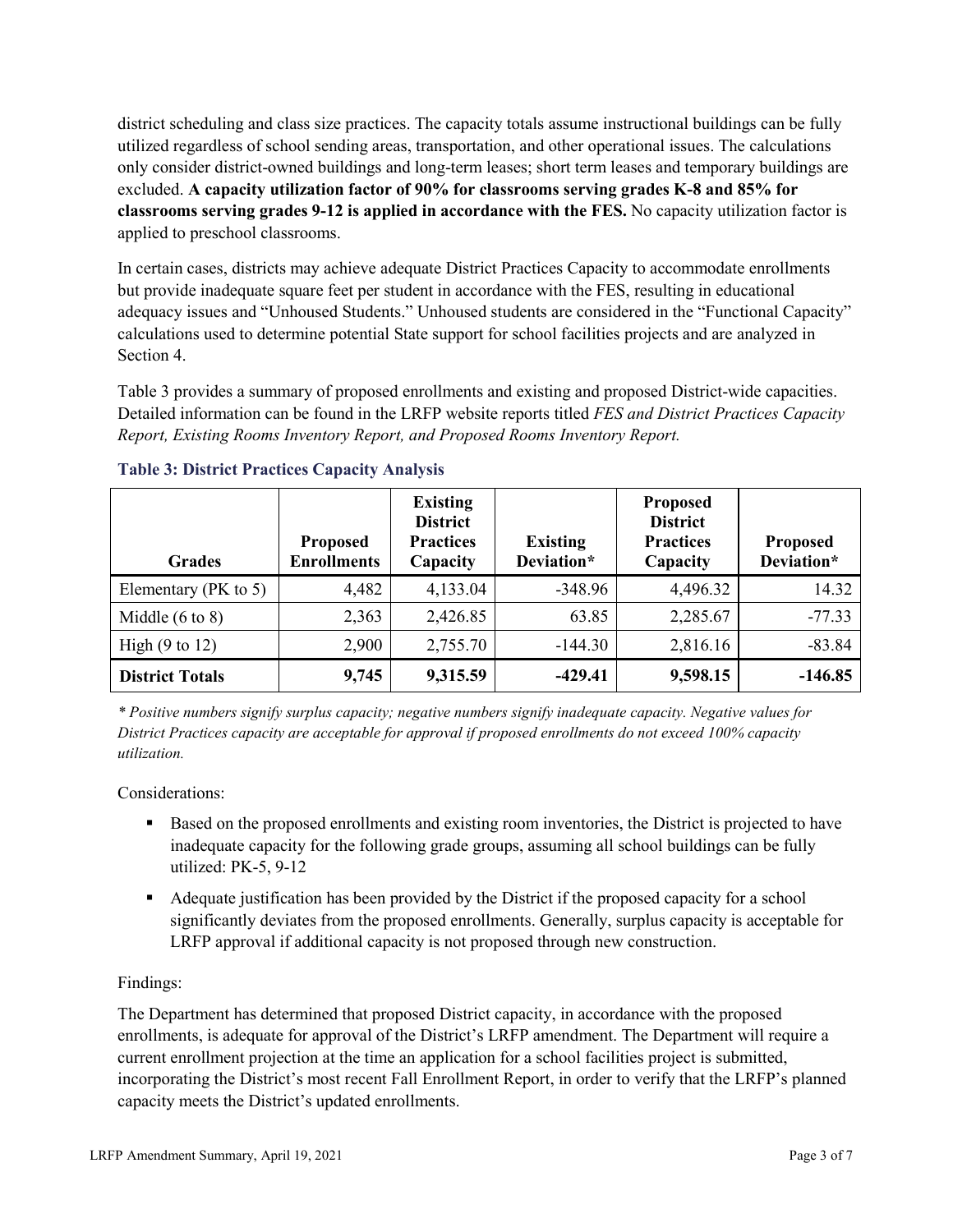# **4. New Construction Funding Eligibility**

*Functional Capacity* was calculated and compared to the proposed enrollments to provide a **preliminary estimate** of Unhoused Students and new construction funding eligibility. **A final determination will be made at the time of project application approval.**

*Functional Capacity* is the adjusted gross square footage of a school building *(total gross square feet minus excluded space)* divided by the minimum area allowance per full-time equivalent student for the grade level contained therein. *Unhoused Students* is the number of students projected to be enrolled in the District that exceeds the Functional Capacity of the District's schools pursuant to N.J.A.C. 6A:26-2.2(c). *Excluded Square Feet* includes (1) square footage exceeding the FES for any pre-kindergarten, kindergarten, general education, or self-contained special education classroom; (2) grossing factor square footage *(corridors, stairs, mechanical rooms, etc.)* that exceeds the FES allowance, and (3) square feet proposed to be demolished or discontinued from use. Excluded square feet may be revised during the review process for individual school facilities projects.

Table 4 provides a preliminary assessment of the Functional Capacity, Unhoused Students, and Estimated Maximum Approved Area for Unhoused Students for each FES grade group. The calculations exclude temporary facilities and short-term leased buildings. School buildings proposed for whole or partial demolition or reassignment to a non-school use are excluded from the calculations pending project application review. If a building is proposed to be reassigned to a different school, the square footage is applied to the proposed grades after reassignment. Buildings that are not assigned to a school are excluded from the calculations. In addition, only preschool students eligible for state funding (former ECPA students) are included. Detailed information concerning the calculations can be found in the *Functional Capacity and Unhoused Students Report* and the *Excluded Square Footage Report.*

| Category                                     | $PK/K$ to 5 | 6 to 8   | 9 to 12  | <b>Total</b> |
|----------------------------------------------|-------------|----------|----------|--------------|
| Eligible PK /K-12 Proposed Enrollments       | 4,482       | 2,363    | 2,900    |              |
| FES Area Allowance (SF/student)              | 125.00      | 134.00   | 151.00   |              |
| <b>Prior to Completion of Proposed Work:</b> |             |          |          |              |
| <b>Existing Gross Square Feet</b>            | 618,119     | 329,023  | 442,104  | 1,389,247    |
| <b>Adjusted Gross Square Feet</b>            | 596,695     | 315,187  | 433,842  | 1,345,724    |
| <b>Adjusted Functional Capacity</b>          | 4,773.56    | 2,350.06 | 2,885.67 |              |
| <b>Unhoused Students</b>                     | 0.00        | 12.94    | 14.33    |              |
| Est. Max. Area for Unhoused Students         | 0.00        | 1,734.52 | 2,163.84 |              |
| <b>After Completion of Proposed Work:</b>    |             |          |          |              |
| Gross Square Feet                            | 645,569     | 343,686  | 447,924  | 1,437,180    |
| New Gross Square Feet                        | 27,450      | 14,663   | 5,821    | 47,934       |
| <b>Adjusted Gross Square Feet</b>            | 624,145     | 329,850  | 439,663  | 1,393,658    |
| <b>Functional Capacity</b>                   | 4,993.16    | 2,459.48 | 2,924.22 |              |
| <b>Unhoused Students after Construction</b>  | 0.00        | 0.00     | 0.00     |              |
| Est. Max. Area Remaining                     | 0.00        | 0.00     | 0.00     |              |

#### **Table 4: Estimated Maximum Approved Area for Unhoused Students**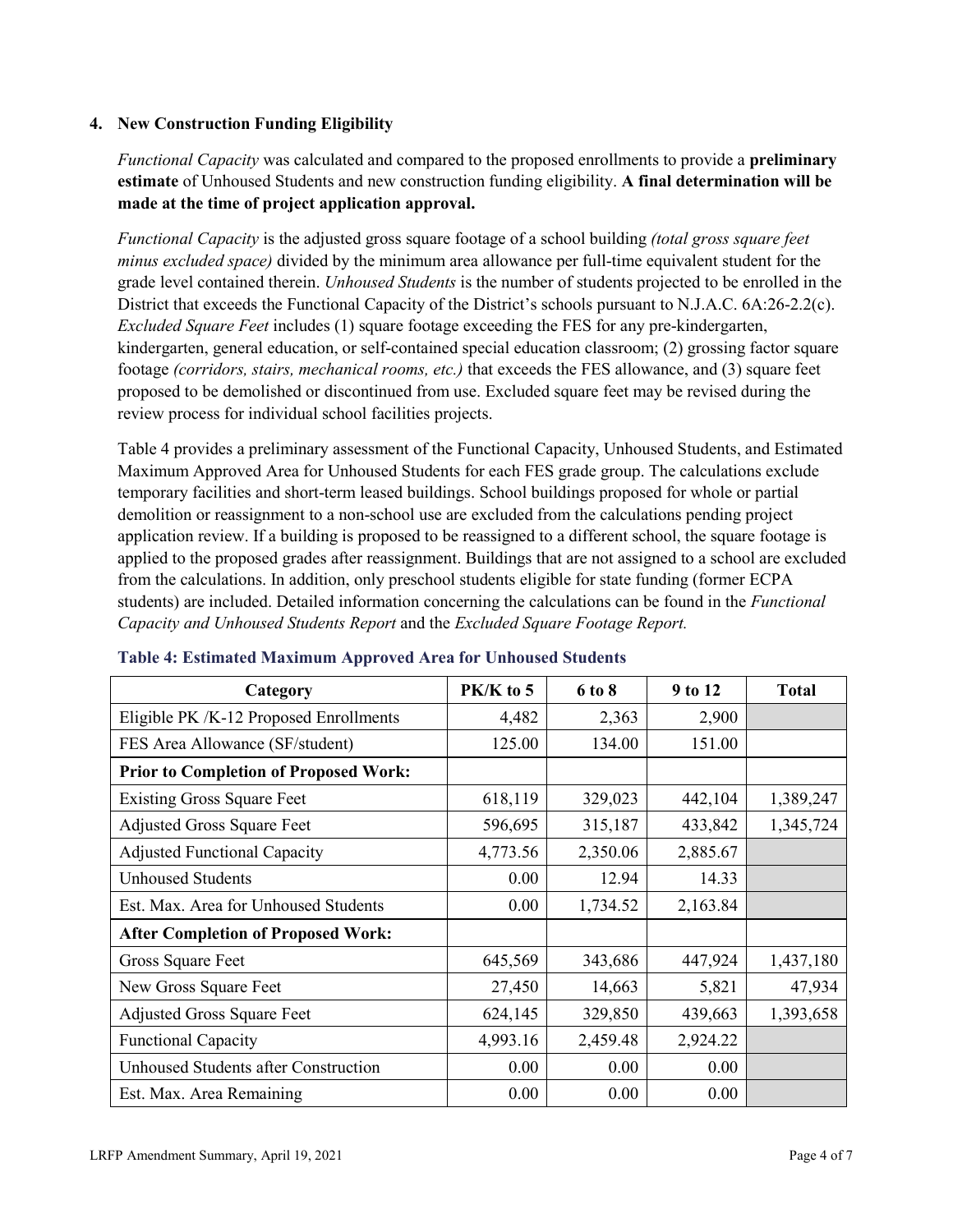Facilities used for non-instructional or non-educational purposes are ineligible for State support under the Act. However, projects for such facilities shall be reviewed by the Department to determine whether they are consistent with the District's LRFP and whether the facility, if it is to house students (full or part time) conforms to educational adequacy requirements. These projects shall conform to all applicable statutes and regulations.

Estimated costs represented in the LRFP by the District are for capital planning purposes only. The estimates are not intended to represent preliminary eligible costs or final eligible costs of approved school facilities projects.

Considerations:

- The District does not have approved projects pending completion, as noted in Section 1, that impact the Functional Capacity calculations.
- **The Functional Capacity calculations** *exclude* square feet proposed for demolition or discontinuation for the following FES grade groups and school buildings pending a feasibility study and project review: n/a.
- Based on the preliminary assessment, the District has Unhoused Students prior to the completion of proposed work for the following FES grade groups: 6-8, 9-12.
- New construction is proposed for the following FES grade groups: K-5, 6-8, 9-12.
- Proposed new construction exceeds the estimated maximum area allowance for Unhoused Students prior to the completion of the proposed work for the following grade groups: K-5, 6-8, 9-12.
- The District, based on the preliminary LRFP assessment, will not have Unhoused Students after completion of the proposed LRFP work. If the District is projected to have Unhoused Students, adequate justification has been provided to confirm educational adequacy in accordance with Section 6 of this determination.

# Findings:

Functional Capacity and Unhoused Students calculated in the LRFP are preliminary estimates. Preliminary Eligible Costs (PEC) and Final Eligible Costs (FEC) will be included in the review process for specific school facilities projects. A feasibility study undertaken by the District is required if building demolition or replacement is proposed per N.J.A.C. 6A:26-2.3(b)(10).

# **5. Proposed Work**

The District assessed program space, capacity, and physical plant deficiencies to determine corrective actions. Capital maintenance, or *"system actions,"* address physical plant deficiencies due to operational, building code, and /or life cycle issues. Inventory changes, or *"inventory actions,*" add, alter, or eliminate sites, site amenities, buildings, and/or rooms.

The Act (N.J.S.A. 18A:7G-7b) provides that all school facilities shall be deemed suitable for rehabilitation unless a pre-construction evaluation undertaken by the District demonstrates to the satisfaction of the Commissioner that the structure might pose a risk to the safety of the occupants even after rehabilitation or that rehabilitation is not cost-effective. Pursuant to N.J.A.C. 6A:26-2.3(b)(10), the Commissioner may identify school facilities for which new construction is proposed in lieu of rehabilitation for which it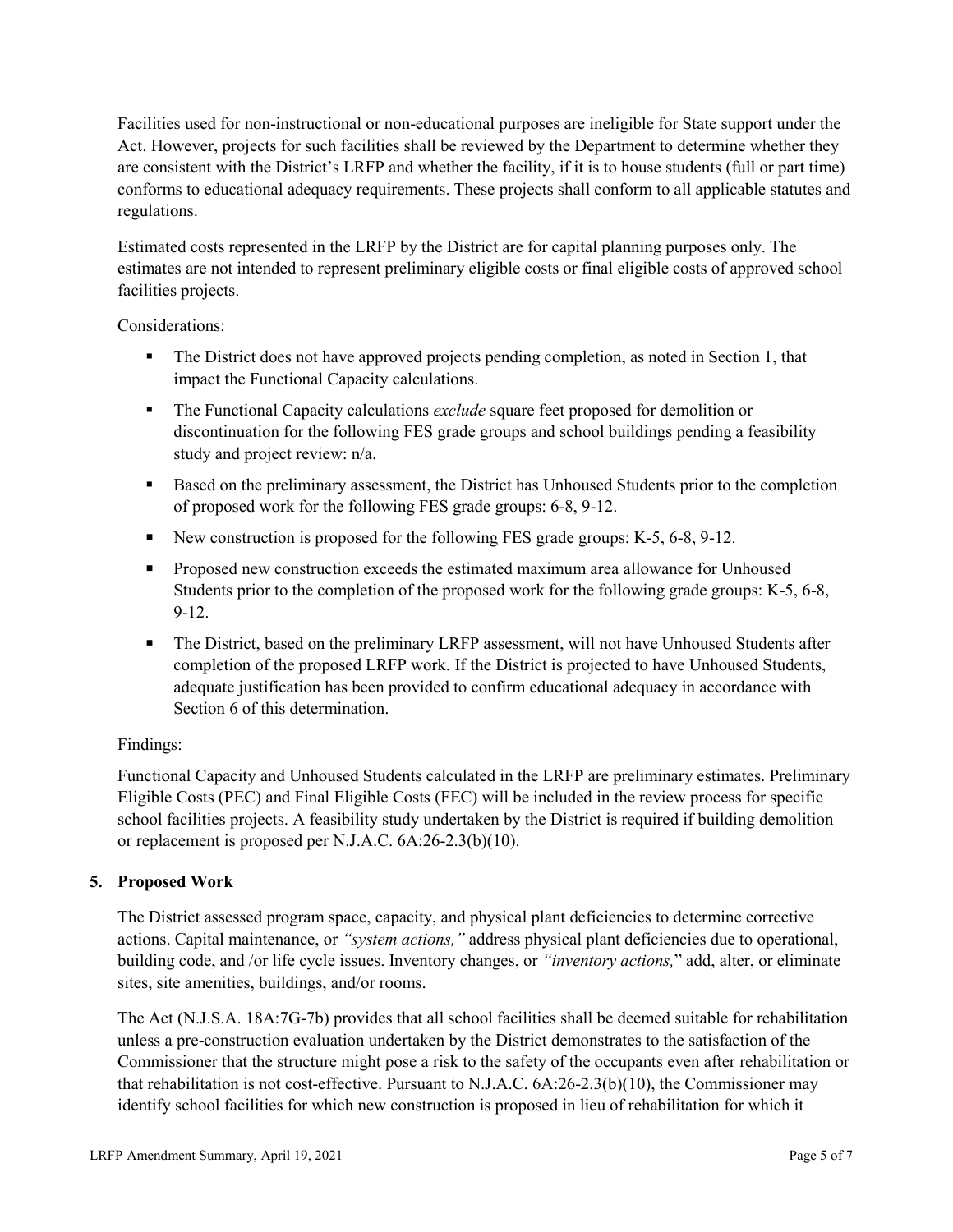appears from the information presented that new construction is justified, provided, however, that for such school facilities so identified, the District must submit a feasibility study as part of the application for the specific school facilities project. The cost of each proposed building replacement is compared to the cost of additions or rehabilitation required to eliminate health and safety deficiencies and to achieve the District's programmatic model.

Table 5 lists the scope of work proposed for each school based on the building(s) serving their student population. Proposed inventory changes are described in the LRFP website reports titled *"School Asset Inventory Report and "Proposed Room Inventory Report."* Information concerning proposed systems work, or capital maintenance can be found in the "LRFP Systems Action Summary Report."

With the completion of the proposed work, the following schools are proposed to be eliminated: n/a; the following schools are proposed to be added: n/a.

| <b>Proposed Scope of Work</b>                                                                  | <b>Applicable Schools</b>                                                                                                                                                                                      |
|------------------------------------------------------------------------------------------------|----------------------------------------------------------------------------------------------------------------------------------------------------------------------------------------------------------------|
| <b>Renovation only</b> (no new construction)                                                   |                                                                                                                                                                                                                |
| System actions only (no inventory actions)                                                     | Rossi ES (065), Dallago, Jr. Impact Center<br>(176); Cunningham Academy; Barse ES<br>(095); Sabater ES (075); Johnstone ES<br>$(120)$ ; Petway ES $(270)$ ; D'Ippolito ES<br>(230); Veterans Memorial MS (060) |
| Existing inventory actions only (no systems actions)                                           | n/a                                                                                                                                                                                                            |
| Systems and inventory changes                                                                  | n/a                                                                                                                                                                                                            |
| <b>New construction</b>                                                                        |                                                                                                                                                                                                                |
| Building addition only (no systems actions)                                                    | n/a                                                                                                                                                                                                            |
| Renovation and building addition (system, existing<br>inventory, and new construction actions) | Mennies ES $(260)$ ; Winslow ES $(115)$ ;<br>Durand ES (135); Pilla MS (190); Wallace,<br>Jr. MS (280); Vineland Senior HS (050)                                                                               |
| New building on existing site                                                                  | n/a                                                                                                                                                                                                            |
| New building on new or expanded site                                                           | n/a                                                                                                                                                                                                            |
| Site and building disposal (in addition to above scopes)                                       |                                                                                                                                                                                                                |
| Partial building demolition                                                                    | n/a                                                                                                                                                                                                            |
| Whole building demolition                                                                      | n/a                                                                                                                                                                                                            |
| Site and building disposal or discontinuation of use                                           | n/a                                                                                                                                                                                                            |

#### **Table 5: School Building Scope of Work**

Findings:

The Department has determined that the proposed work is adequate for approval of the District's LRFP amendment. However, Department approval of proposed work in the LRFP does not imply the District may proceed with a school facilities project. The District must submit individual project applications with cost estimates for Department project approval. Both school facilities project approval and other capital project review require consistency with the District's approved LRFP.